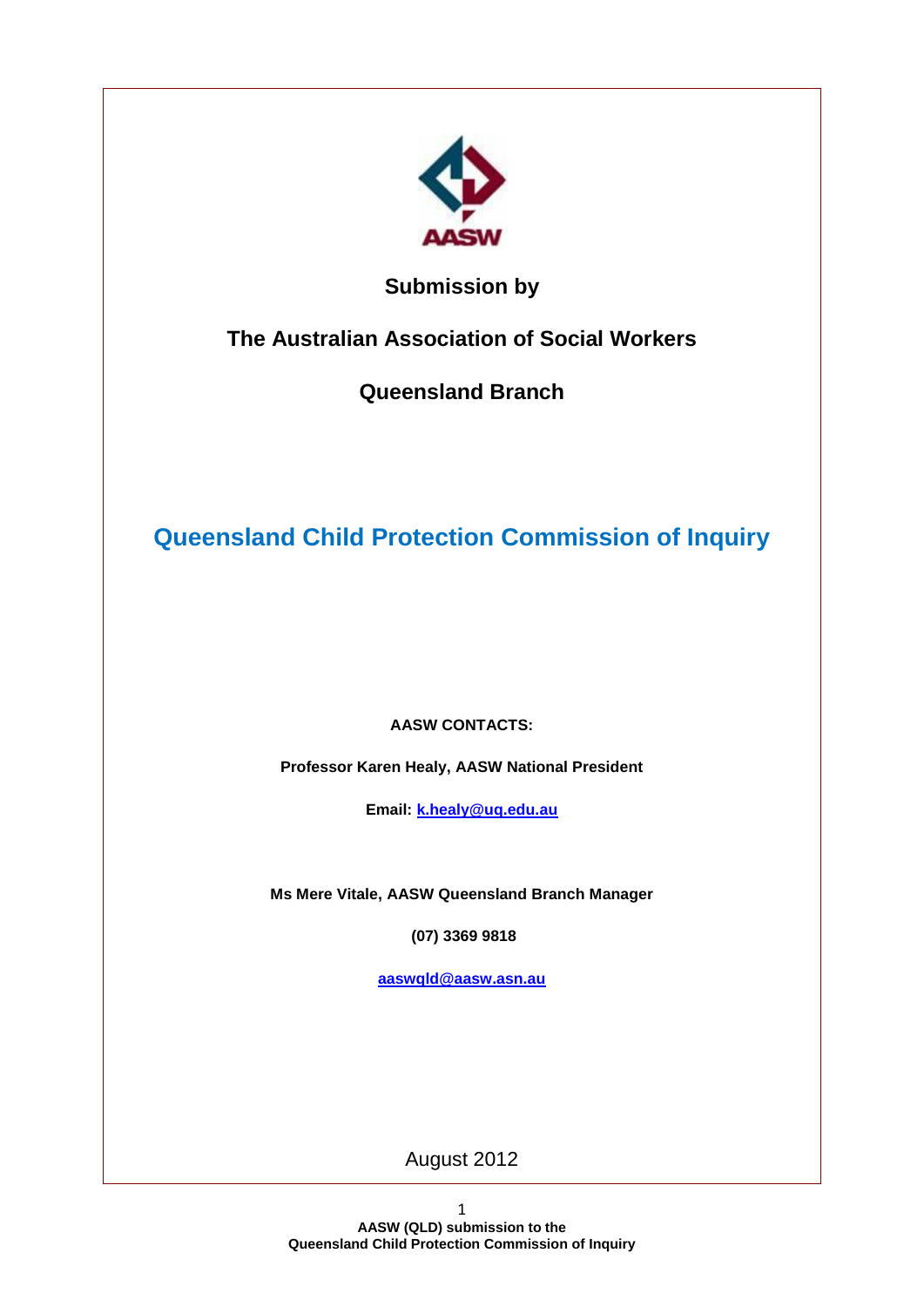The AASW is the key professional body representing more than 7000 social workers throughout Australia. Social work is the profession committed to the pursuit of social justice, to the enhancement of the quality of life, and to the development of the full potential of each individual, group and community in society. No other professional discipline is so immersed in the areas of knowledge that are essential for quality relationship based child protection practice. As a result, Social Workers are recognised throughout the world as the core professional group in child protection policy, management and practice.

*"In the long term, improvement in the quality of the service provided to children, young people and families (the quality of the journey) rests on having a well trained, well supported workforce that understands the underlying principles of child protection and has the space to assess how best to apply them."* 

*(Munro, 2011, p. 18-19)*

This submission by the AASW recommends a number of areas that require immediate attention to re align our child protection system to one that protects children and promotes child and family well-being. These include that:

- the child protection workforce at all levels, from the executive to the frontline, has a comprehensive understanding of the nature of the child protection work. This includes knowledge of what is required to effectively engage vulnerable children and families, investigate and assess risks and capacities, and to help families to change;
- early intervention and prevention activities are recognised, and resourced, as integral dimensions of an effective child protection service system. We argue for a greater emphasis on non-stigmatising and accessible early intervention services with a well resourced and skilled tertiary system that will together provide appropriate responses for keeping children safe and supporting vulnerable families;
- there is an investment in meaningful culturally appropriate processes for engaging, assessing and working alongside Aboriginal and Torres Strait Islander families and families from culturally diverse backgrounds;
- the children and young people in the child protection system and exiting this system are recognised and supported to levels commensurate with their peers outside this system.

We turn now to the AASW response to the Inquiry Terms of Reference.

**Section 3(1) of the Commissions of Inquiry Order (No.1) 2012: Reviewing the progress of the implementation of the recommendations of the Commission of Inquiry into Abuse of Children in Queensland Institutions (Forde Inquiry) and Protecting Children: An Inquiry into the Abuse of Children in Foster Care.**

The AASW recognises there have been improvements in child protection and juvenile justice services following the Forde and CMC Inquiries. Improvements include: better screening of staff to prevent the employment of personnel with prior convictions in relation to children; and the development of bodies, such as the Commission for Child and Young People and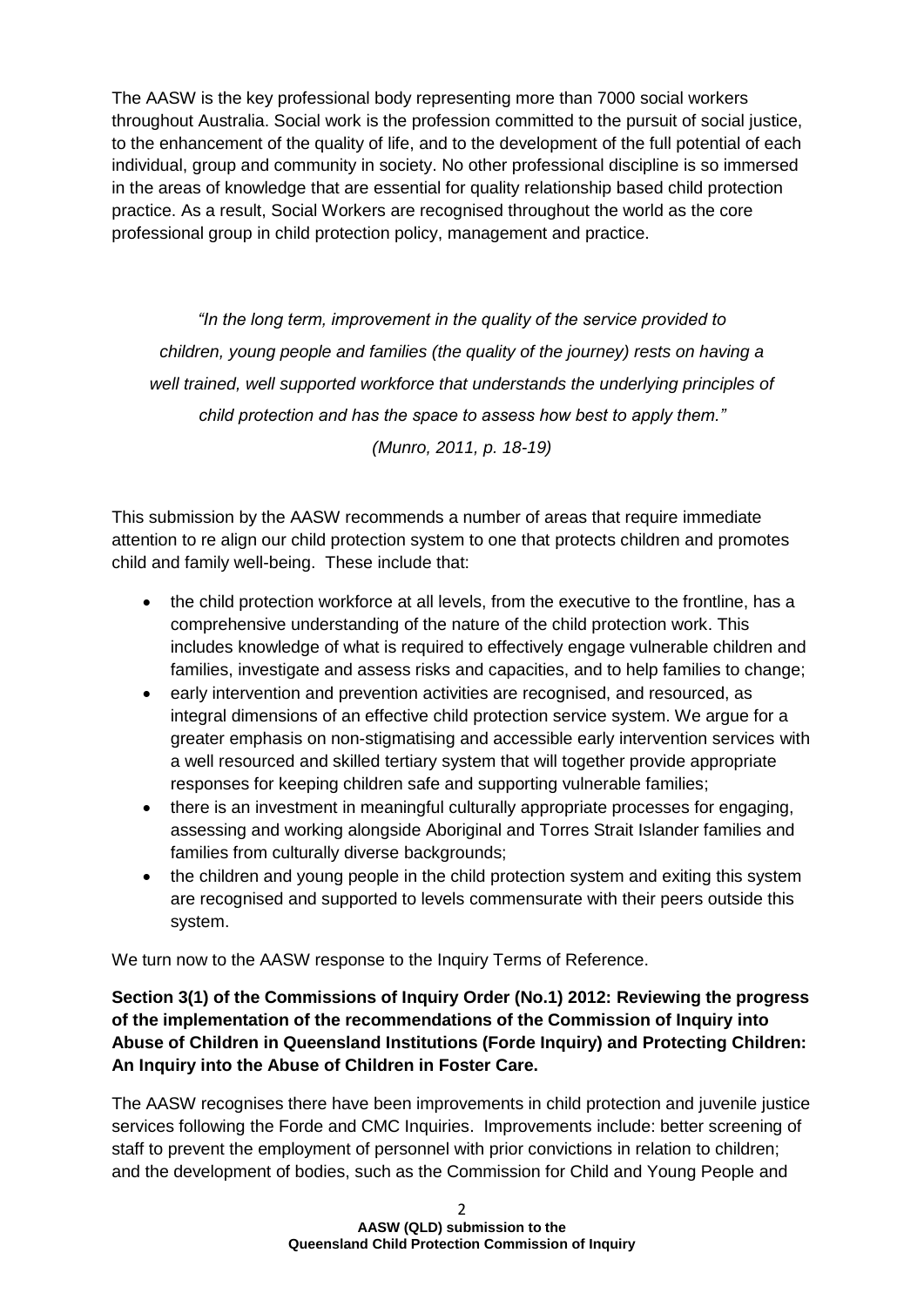the Queensland Civil and Administrative Tribunal, to review child protection decision-making and to monitor the safety of out-of-home care and juvenile justice institutions for children and young people.

Having noted the above, the AASW remains concerned with several aspects of the Queensland government's implementation of the recommendations of both the Forde and the CMC Inquiry. These concerns are:

# **The de-professionalisation of the child protection workforce since 2004.**

The Forde Inquiry acknowledged that the employment of social workers, psychologists and other human service professionals was linked to positive outcomes for children, young people and their families. The CMC Inquiry also noted the need for improved child protection workforce capacity, particularly in relation to practice with children and families. By contrast, the Child Safety Services agency adopted a deliberate strategy of diversifying the workforce away from people with qualifications relevant to working with vulnerable children and families towards the employment of frontline staff with backgrounds in fields such as criminology, policing and record keeping. This strategy was evident in the 2007 workforce consultation document by the then Department of Child Safety where it was stated that:

> Historically, these degrees [in social work and behavioural sciences] were well aligned with the underpinning knowledge required to work in the child protection sector. In all cases they contain material relevant to child and family issues which matched respective roles of CSOs. *This role has now changed.* The change is not merely been in the form of repositioning the department to a solely statutory child protection focus, but in the specialization of roles and the sophistication of systems and processes essential to working in a high risk, statutory environment. This sophistication has occurred in the form of increased evidentiary requirements, familiarity with the pseudo [sic] legal discourse, records management, forensic investigation, workload management and other specializations. (Department of Child Safety, 2007: 7, emphasis added).

Justification for the diversification of the qualification base was linked to alleged lack of supply of appropriately qualified personnel. Such a claim is spurious given the expansion of university based social work programs since 2004. Indeed, in 2004, in the South East corner of Queensland there were two professional social work programs with approximately 150 graduates annually. There are now five programs with more than 1500 current enrolments and with an annual graduating cohort of approximately 500 social workers in the south east corner of Queensland alone.

Further, the emphasis placed by Child Safety Services on the diversification of the qualification base is inconsistent with international best practice in child protection workforce recruitment. International evidence shows that frontline workforce turnover is lowest in countries where the child protection workforce has a standardised qualification base in social work and related disciplines, as the workforce is best prepared for direct practice. For example, compared to the Queensland child protection services where turnover is 73% in the first three years of practice, in the United Kingdom the child protection workforce turnover is around 11% per annum and in Norway is approximately 12% per annum (Healy & Oltedal, 2010; Local Authority Workforce Intelligence Group, 2006). In both Norway and the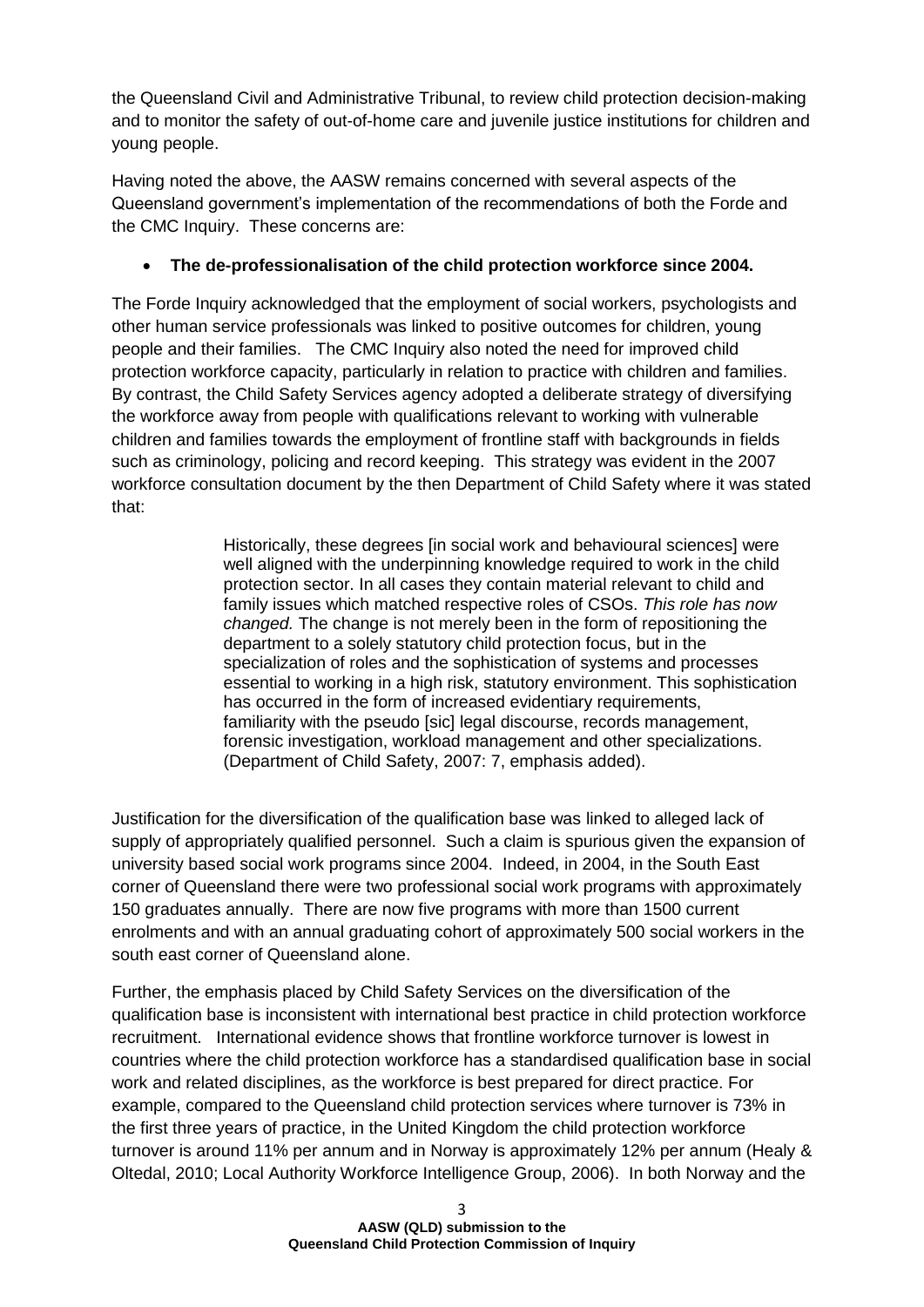United Kingdom, social work qualifications or similar are mandatory entry level qualifications for child protection workers.

#### *Recommendation 1*

*The AASW recommends that child protection services workforce policy should recruit professionals who are qualified to work with vulnerable children, young people and their*  families. At a minimum, degree level qualifications in disciplines with mandatory child *protection education, such as social work and some psychology, human services and behaviour studies degrees should be the entry requirement for child protection worker positions. Where workers lack these qualifications, they should be supported by the agency to gain appropriate qualifications.* 

### **The inadequate provision of resources for supporting children to remain with their biological families living at home.**

Both the Forde Inquiry and the CMC Inquiry recommended that child protection services have access to resources required to support child abuse prevention to at risk families. CMC recommendations 5.15 and 5.16 specifically referred to increased resources to working with at risk families with children living at home. Despite the veracity of these recommendations, the repeated experience of frontline practitioners is that they cannot access resources to support at risk children living with their biological families. There is no pool of readily available or accessible funding for supports such as intensive in-home supports or respite care.

### *Recommendations 2 & 3*

*The AASW recommends that child protection services have readily accessible and available funding for support services to maintain at risk children in their family home. These services should be monitored and evaluated so that the agency develops a strong evidence base of in-home supports that best support families to stay together and to reduce child protection risk.* 

*The AASW further recommends that Section 159 of the Child Protection Act be extended to ensure that there is a whole of government responsibility not only for the sharing of information about vulnerable and at-risk families, and also for resource allocation to address the needs of these families.* 

# **The continuing and growing over-representation of Aboriginal and Torres Strait Islander children in care.**

The CMC Inquiry noted the need to address the over-representation of Aboriginal and Torres Strait Islander children in care. Yet the proportion of Aboriginal and Torres Strait Islander children in care has more than doubled since the CMC Inquiry. A range of factors have been associated with the increased removal of Aboriginal and Torres Strait Islander children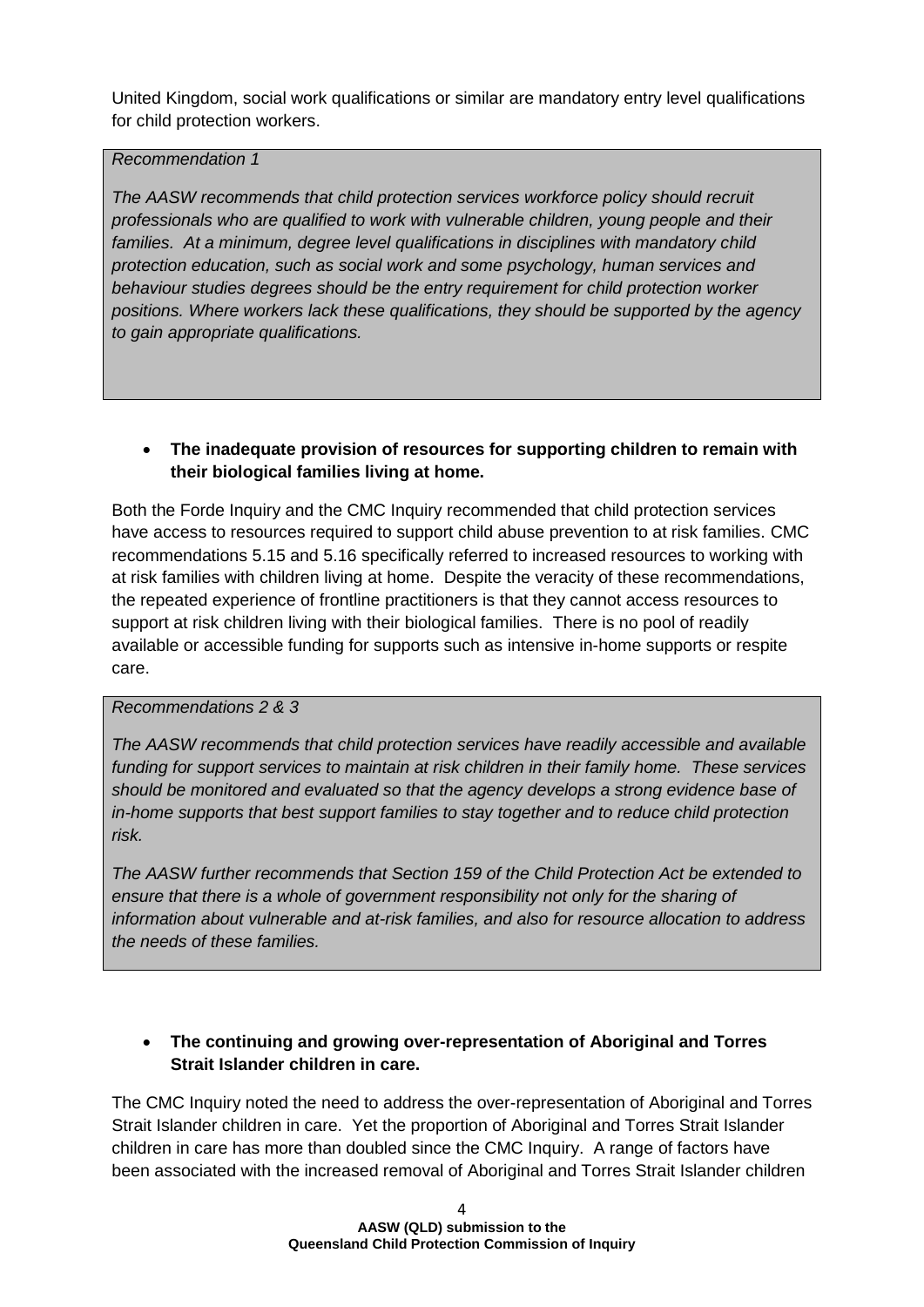including: perceptions of the culturally insensitive nature of the Structured Decision-making tool; the increased risk averse nature of child protection practice in child safety services; difficulties in finding suitable kinship and foster carers due in part Blue Card requirements that automatically preclude many Aboriginal and Torres Strait Islander people; the lack of adequate support for the development of culturally appropriate Aboriginal and Torres Strait Islander support and child protection services.

### *Recommendation 4*

*The AASW recommends that the Child Protection authority establish, as a matter of urgency, a Taskforce of Aboriginal and Torres Strait Islander people with responsibility for engaging Aboriginal and Torres Strait Islander communities in developing solutions to the urgent challenges of developing culturally appropriate forms of child protection service work that recognise the unique traditions and needs of Aboriginal and Torres Strait Islander communities. The solutions proposed by the Taskforce must be adequately resourced and monitored to address the urgent need to reduce the unacceptable rates of child removal in Aboriginal and Torres Strait Islander communities.* 

### **The diversion of frontline staff resources to administrative and record keeping activities.**

The CMC Inquiry recommended an upgrade of information systems as a matter of the highest priority. It is not clear that the intention was for frontline service worker resources to be diverted to record keeping activities. Yet, frontline service providers report to the AASW that there has been a substantial expansion of record keeping activity with the majority of their time now spent on administrative activity rather than in direct service practice. This is most apparent in the requirements of the current Integrated Client Management System which requires workers to complete multiple screens to report one event and which does not support the holistic thinking required for sound assessment and intervention.

### *Recommendation 5*

*The AASW recommends that the administrative burden on frontline staff is reduced. Administrative responsibilities of frontline staff should be strictly limited to that which is essential to the reporting on their practice. Any proposal to expand administrative responsibilities of frontline staff should be rigorously reviewed by a taskforce including representatives of the frontline workforce so as to prevent an unnecessary expansion of administrative burden on frontline workers and to ensure the relevance of administrative responsibilities to achievement of direct service goals.*

**Section 3(2) of the Commissions of Inquiry Order (No.1) 2012: Reviewing Qld Legislation about the protection of children, including the Child Protection Act 1999 and relevant parts of the Commission for Children and Young People and Child Guardian Act 2000.**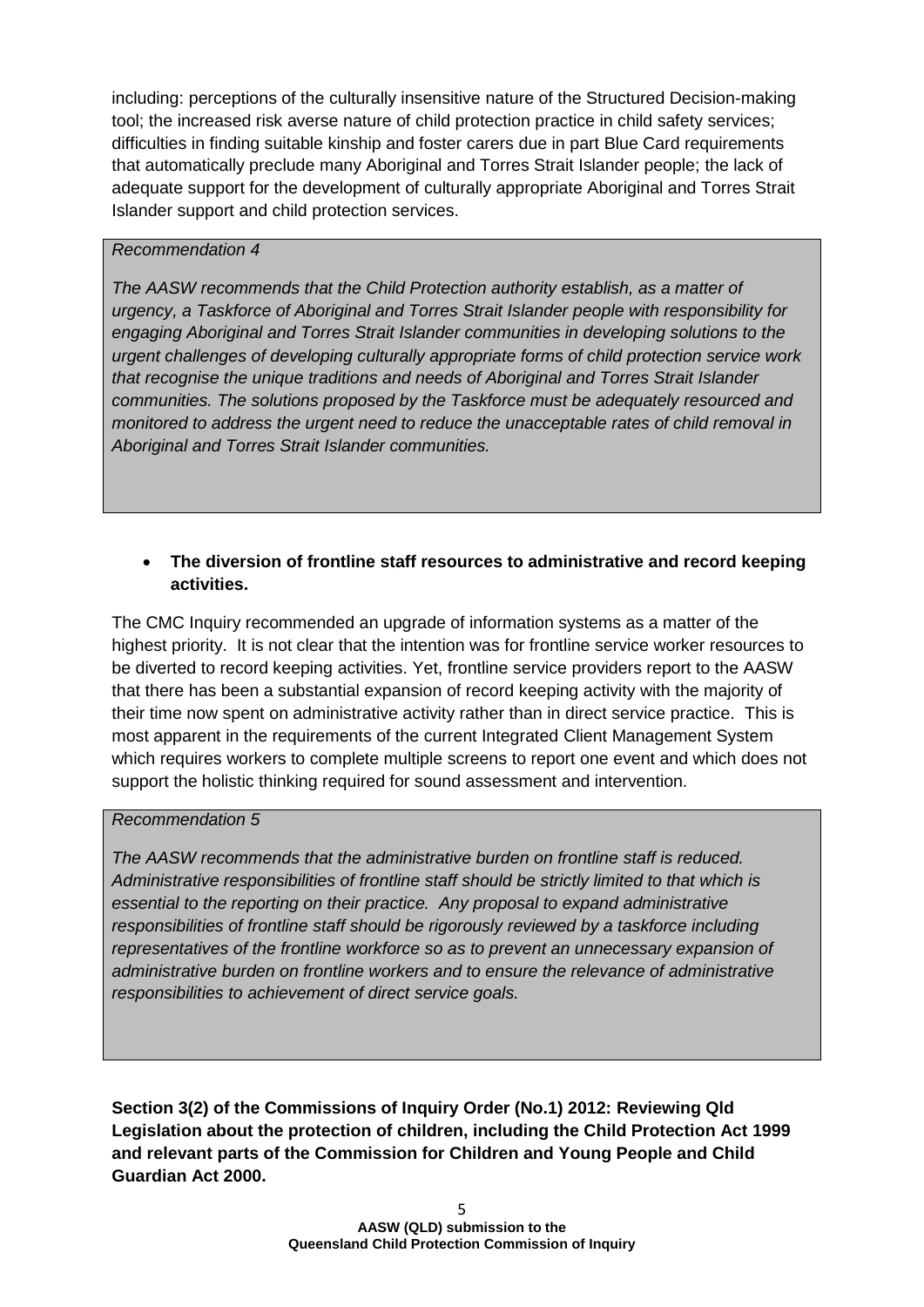The AASW notes the following concerns in relation to existing child protection legislation.

# **i. Lack of legislation to require the State to recognise its responsibilities for early intervention and child abuse prevention with vulnerable families.**

It is the view of the AASW that the Child Protection Act 1999 does not adequately recognise the responsibility of the State Government for the provision of early intervention or support for vulnerable families to prevent child maltreatment. Pursuant to Part 6, Division 1, 73(2) of the Act, the role of the State is currently confined to taking *"steps that are reasonable and practicable to help the child's family meet the child's care and protection needs."* The Act thus limits the responsibility of the State towards the prevention of maltreatment and support of vulnerable families to that which is deemed by the executive to be *"reasonable and practicable".* In the absence of a legal compulsion on the State to specifically provide adequate, accessible and effective supports to vulnerable families, this responsibility is currently discharged on a variable and discretionary basis.

### *Recommendation 6*

*The AASW recommends that the Child Protection Act 1999 be amended to mandate the State's responsibilities for the prevention of child maltreatment and the promotion of the wellbeing of vulnerable children in recognised.* 

### **ii. The failure to provide for non-adversarial and impartial decision-making forums**

In 2004, The *Child Protection Act* was amended to provide for Family Group Meetings. As per Section 51(G) of the Act, the Family Group Meeting (FGM) is "a meeting to provide family based responses to children's protection and care needs; and to ensure an inclusive process for planning and making decisions relating to children's well-being and protection and care needs".

Section 51(L) of the Act further requires that there is "reasonable opportunity" for (family members) to attend and participate.

Observational research of these meetings, as well as the experiences of many family group meeting participants, indicates that the Child Safety Services is failing to meet its obligations in relation to sections 51(G) and 51(L) of the Act. This evidence from Child Safety Officers and observational research (see Healy, Darlington & Yellowlees, 2011) indicates that:

- FGMs may be used by child safety officers as a forum for collecting evidence against families;
- The FGM has become a case-management process to fulfil an obligation to the Courts under the Child Protection Act. The FGM intent has been diminished as workers experience the pressure to meet both Court and performance obligations;
- The FGM can be experienced by clients as prescriptive interrogative by way of a legalistic focus and adversarial;
- There is a perceived lack of impartiality of the FGM Convenor. This occurs because the Convenor is usually employed in the same Child Safety Service Centre as the child protection workers who are seeking protection orders for the child. In addition, the meeting is usually held in the same location where the child protection worker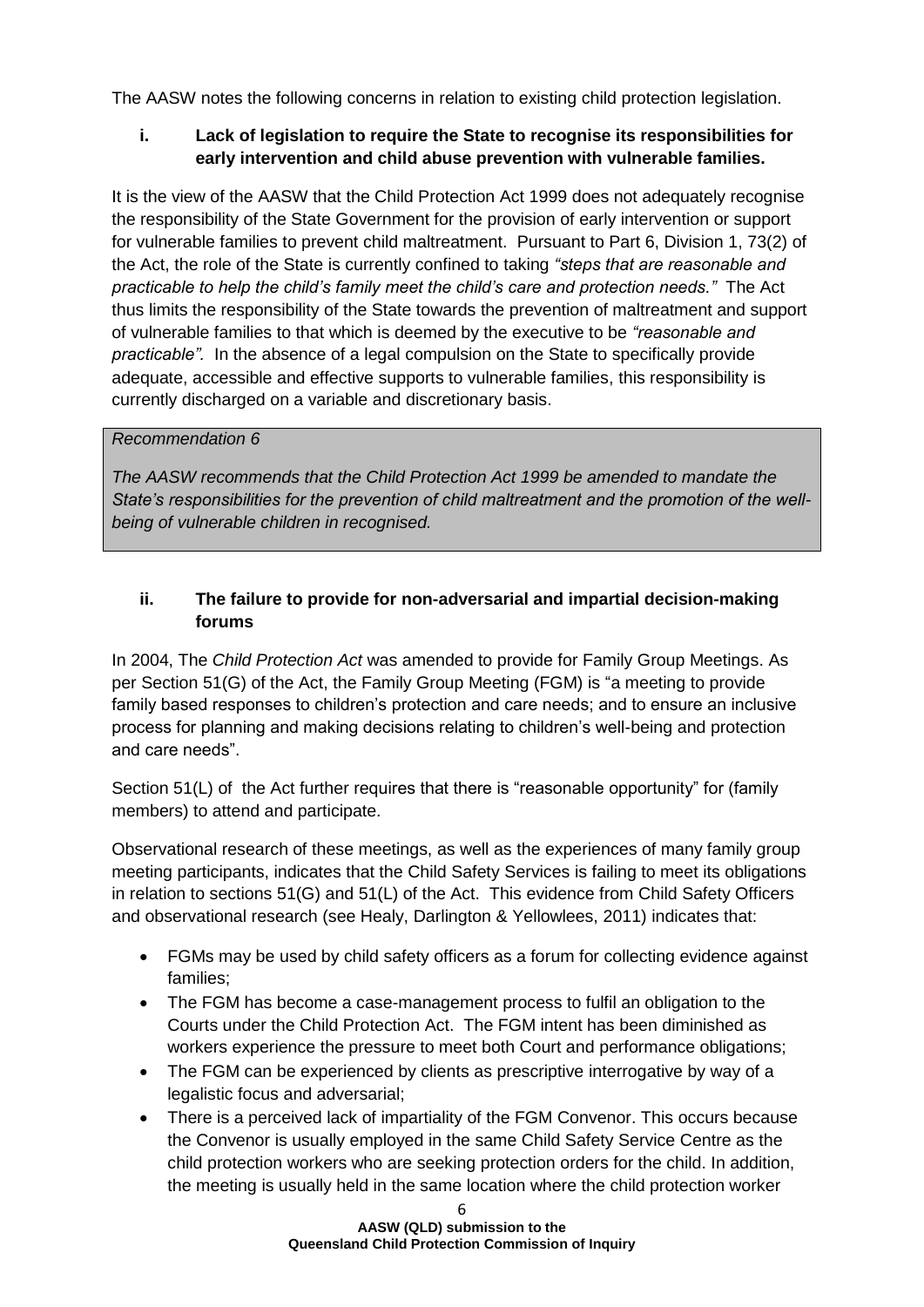seeking the child protection order is employed. These practices appear to contravene mediation principles adopted in other fields, such as in Family Law mediation, wherein the presence of impartial mediator in a neutral location is the minimum expectation;

- Support for families to participate is inconsistent between offices. Observational research has noted the lack of staff and infrastructure resources to adequately prepare parents, caregivers and children to participate and engage in a meaningful way;
- Children or their separate representatives are rarely included in these meetings.
- There is a dominance of professional voices and the absence of opportunities for private family time in these meetings;
- Mediators are employed in the administrative rather than the professional stream, meaning that it is not necessary for them to have any professional educational qualifications related to child protection or formal education in mediation practice except that which may be provided by the Child Safety agency itself.

#### *Recommendation 7*

*The AASW recommends that the provisions of the Child Protection Act 1999 relating to Family Group Meeting (Section 51) be completely reviewed to:* 

- *Restore and reinforce the principles of child and care-giver participation in decisionmaking; and*
- *Ensure the impartiality of the Convenor in facilitating the decision-making process; and*
- *Strengthen the responsibility of the Department to support the achievement of plans developed.*

### **iii. Onerous liabilities borne by individual child protection workers (building a culture of non-blame)**

It is the AASW's view that Child protection officers who are involved with adverse child protection outcomes bear an unacceptable level of personal responsibility for these outcomes. Under the *Commission for Children and Young People and Children's Guardian Act (2000, 4A*), the Child Safety Officer faces the possibility of criminal liability if they are found to have been negligent in their practice. Similarly, in Child Death Reviews (Systems and Practice Reviews), the review panel is obliged to consider whether disciplinary action should be taken against individual officers. The level of liability borne by officers can be a disincentive for workers to remain in frontline practice. Furthermore, such responsibility is untenable given that these frontline workers are usually the most junior officers in the Agency who, as a result of workforce policies, are increasingly likely to lack an educational background relevant to working with children and families, resulting in these junior staff being exposed to individual liability. Furthermore, these workers rarely have access to adequate supervision from an experienced child protection worker, nor is funding quarantined for ongoing learning and development in contemporary child protection practice. Finally, tragic case outcomes are almost never the result of a single decision-making failure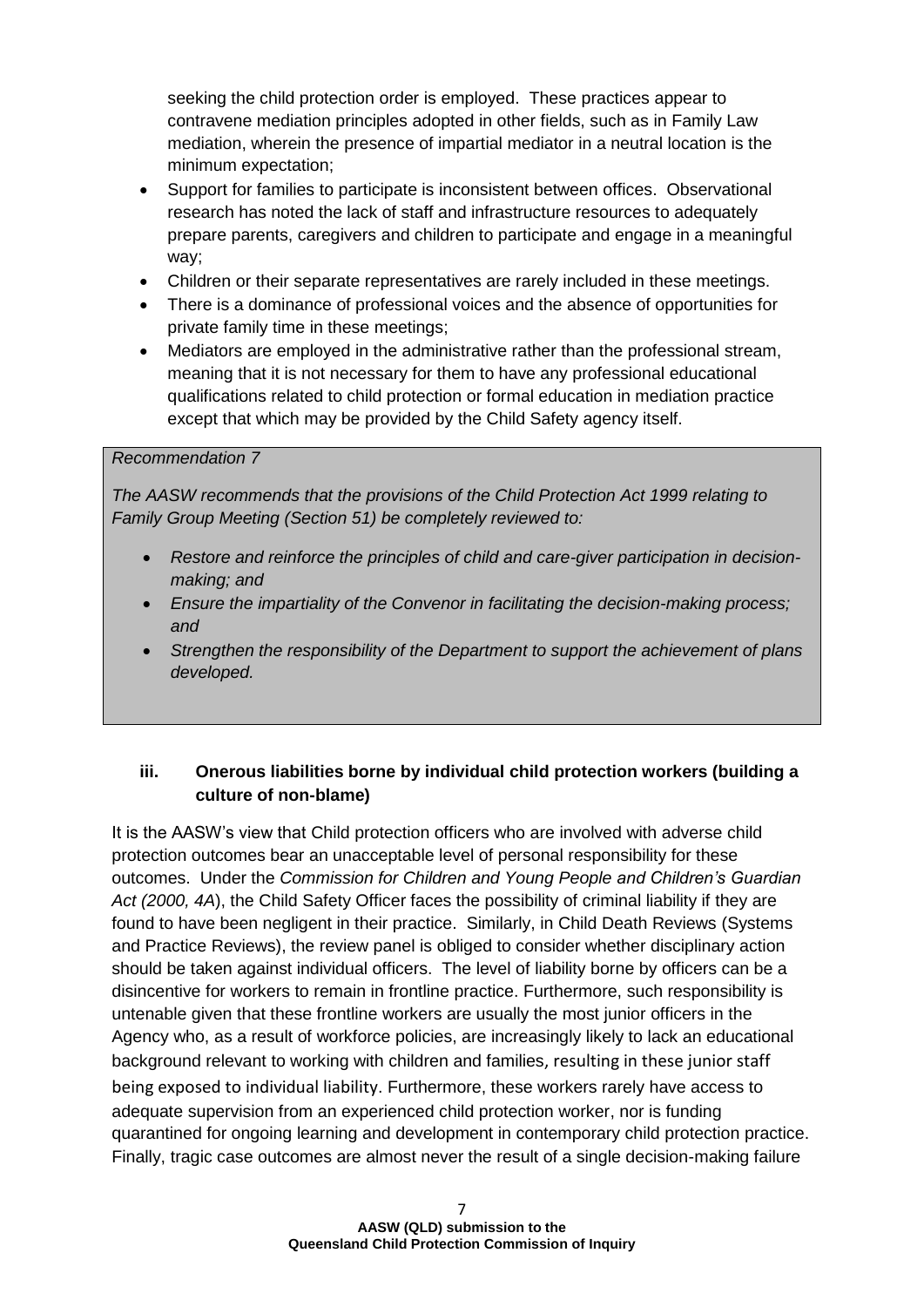but usually reflect a series of decision errors (Munro, 2008). A culture of non-blaming and open review must be adopted if practice is to be improved.

#### *Recommendation 8*

*The AASW recommends that the review processes of Child Death Review panels and the Children, Young people and Children Guardian Act be revised to ensure that the systems*  factors within the organisation and service system more broadly contributing to negative *case outcomes are acknowledged and addressed. Panels conducting these reviews should include officers with current frontline knowledge to ensure that reviews are relevant to contemporary systems and practices. This could be achieved through a staff rotation system.* 

# *iv. Lack of response to high risk matters*

The AASW submits that it is critical for the Child Protection Authority to be resourced with greater capacity to be proactive in high risk situations. Currently, reviews such as Child Death Reviews occur after the most adverse outcomes have occurred. The Child Protection Act should reinforce the importance of reviewing high risk and complex matters. For example, matters noted on the existing regional high risk register should be subject to review and a caseplan developed in consultation with both the direct casework staff and with staff, across government, with specialist expertise in the area of concern. For example, a young person in out-of-home care who is at risk of suicide should be subject to case review and intensive intervention on the advice of child protection and mental health professionals.

### *Recommendation 9*

*The AASW recommends that forums for serious case reviews are established in all regions. The circumstances of all children and young people who are on the high risk register should be subject to a serious case review involving a whole of government review and response to the matter.* 

# **Section 3(3) of the Commissions of Inquiry Order (No.1) 2012:c) Effectiveness of Queensland's current child protection system in the following areas.**

# **i. Whether the current use of available resources across the child protection system is adequate and whether these resources could be used more efficiently.**

Following the CMC Inquiry and the separation of Child Safety Services from Family Support Services, the Queensland child protection system became increasingly incident based, reactive and risk averse. Frontline workers report to the AASW that their work is focused on evidence gathering and administration rather than in engaging families in processes of assessment and intervention. The AASW is concerned about:

> The lack of balance in the investment in the tertiary child protection system compared to early intervention and targeted prevention services. Only 4.3% of Queensland's child protection budget is allocated to intensive family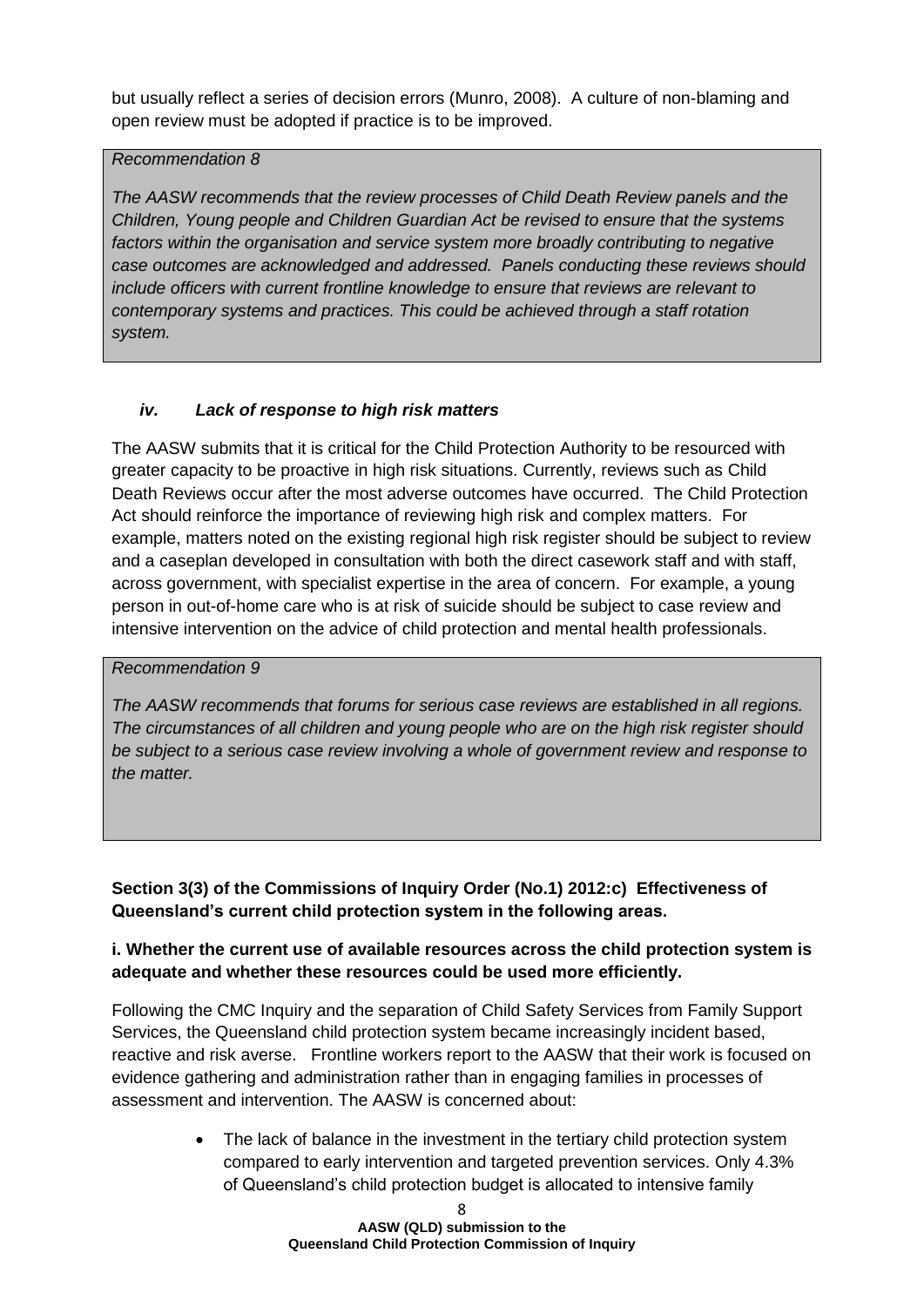support services; this is the lowest proportion of expenditure on intensive family support services of any State or Territory of Australia (Australian Institute of Family Studies, 2012). We are also concerned about the lack of transparent reporting by government on funding to family support services and other early intervention services, as this has contributed to a lack of accountability by government for provision of these important preventative services.

- Family support services need to be enhanced to better support vulnerable families to achieve child safety and child well-being outcomes. Time-limited services have little effectiveness for families experiencing inter-generational issues related to child abuse and neglect. There is a strong need for more intensive, accessible and non-stigmatising services for at-risk families. In particular, further investment is required in intensive 24/7 family support and preservation services to address child abuse risk and well-being concerns in vulnerable families.
- The failure of the child protection authority to involve Aboriginal and Torres Strait Islander workers in a meaningful way. The Recognised Entities are not adequately integrated into child protection decision-making and we believe this model need to be reviewed. The child protection authority needs to engage with the Recognised Entities to build more effective family support responses to Aboriginal and Torres Strait Islander families, with the Recognised Entity being funded to provide these services directly to families.

#### *Recommendation 10*

*The AASW recommends that the Queensland Government invests in early intervention services that are delivered in accessible, non-stigmatising, culturally appropriate ways. The non-government sector is best suited to the delivery of these services. Referral and access must include a range of pathways, not only through child protection services. Further, the AASW recommends greater accountability from government in reporting on funding for primary, secondary, and tertiary child protection services. Governments (and the community) need clear information on the nature and range of child protection services being delivered and to ensure that there is an appropriate balance in service provision to help prevent children from entering the CP system.*

# **ii. The current Queensland government response to child and families in the child protection system including the appropriateness of the level of, and support for, front line staffing.**

The organisational structure in Child Safety Services does not adequately provide for the professional development of a frontline workforce with the knowledge and skills to undertake complex child protection work. Inadvertently, the consequence of separating Child Safety and family support functions, following the CMC Inquiry, was the Child Safety authority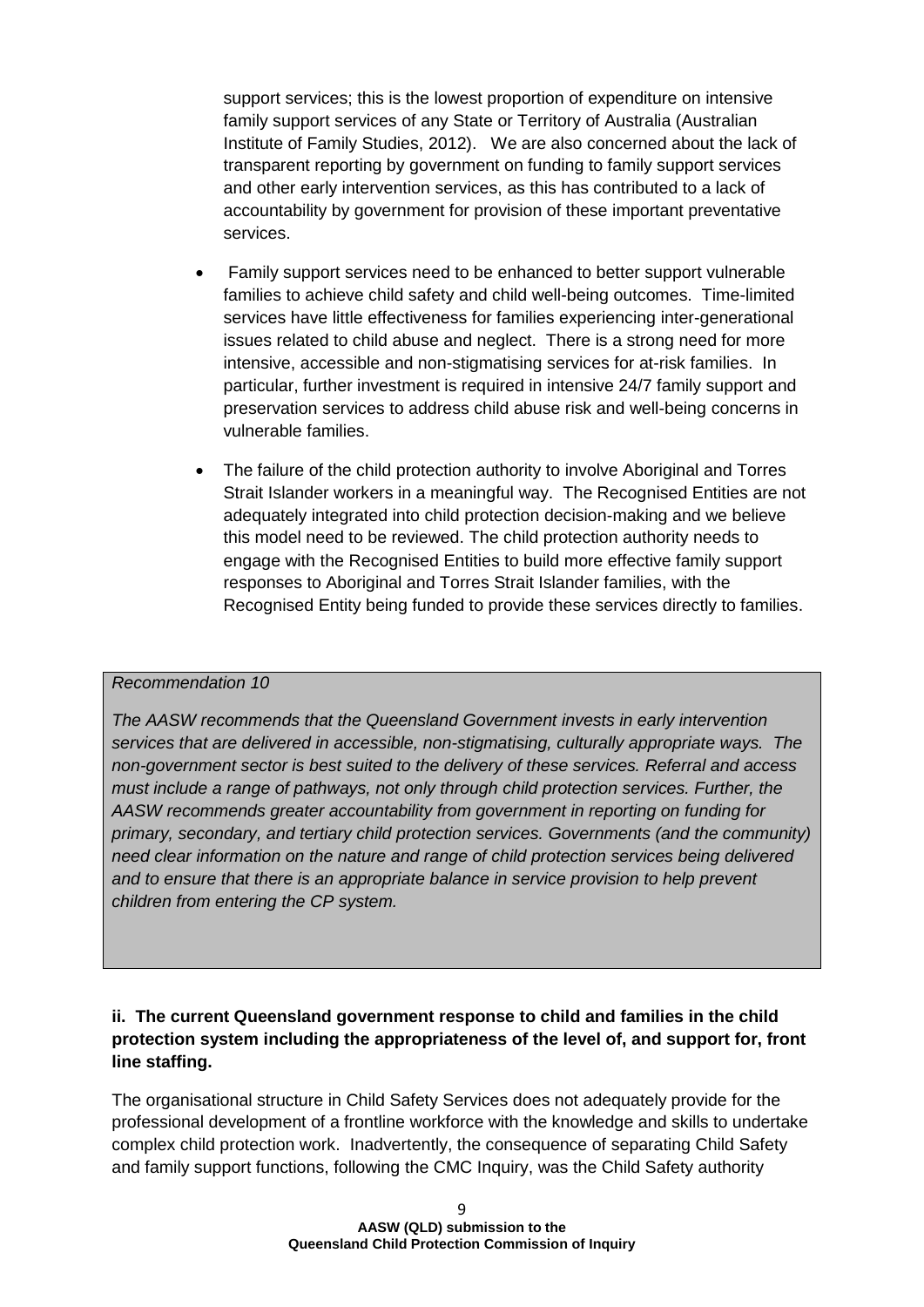devalued the knowledge and skills needs by frontline child protection workers to engage and help families. Indeed, engagement and helping vulnerable families were incorrectly seen by the Executive to be relevant only to family support functions rather than to helping families (Healy & Meagher, 2007). This understanding was erroneous and contributed to poor casework practice capacity among frontline Child Safety Officers.

In her review of Child Protection services in England, Munro (2011, p. 12-13) concluded that: *"Good social work practice requires forming a relationship with the child and family and using professional reasoning to judge how best to work with parents. The nature of this close engagement means that supervision, which provides the space for critical reflection, is essential for reducing the risk of errors in professionals… Social workers need to make best use of evidence on how to help families change. This should include both evidence about the nature of effective working relationships, and of methods to use within these relationships to promote change."*

# **In relation to staffing the frontline of child protection services, the AASW notes the following:**

- The organisational structure of the Queensland Child Safety Services diverts resources away from service delivery functions and to administrative functions. In the former Department of Child Safety, approximately 40% of staff were employed in caseworker roles, including CSO, CSSO and Senior Practitioner roles, with the majority of the remaining staff are employed in managerial or administrative roles. For example, in 2006-2007 only approximately 800 of the 2051 staff were child safety officer or senior practitioner roles (Healy & Oltedal, 2010). Despite the recent cutbacks to staff there still appears to be a significant proportion of staff at SES, AO8, AO7 and AO6 levels employed in both Central and Regional Offices. Their value proposition to the frontline needs clarification.
- Turnover of frontline staff escalated significantly following the introduction of the reforms following the CMC Inquiry of 2004. In 2003, the reported frontline staff turnover was 28% per annum, by 2007 reported turnover was 42% in the first year and 73% by three years. The Department of Child Safety (2007) erroneously attributed this turnover to the alleged incompatibility between the changed role of child safety worker and the qualification base of workers (see Department of Child Safety, 2007). By contrast, research with frontline workers indicated that turnover was due to high caseloads, lack of professional support and valuing of frontline staff including an absence of appropriate supervisory support by appropriately qualified and experienced staff, the increased policing nature of the role, administrative burdens, the lack of resources for early intervention, and undue personal liabilities and responsibilities placed on frontline and junior staff (Healy & Meagher, 2007; Healy, Meagher & Cullin, 2009).
- The growth of the child protection bureaucracy itself contributed substantially to workforce turnover. Indeed, a substantial proportion of turnover each year can be attributed to child safety workers being promoted into administrative or managerial roles, where the salary is higher and where the liabilities borne by workers for case outcomes is substantially lower than for the frontline (Healy & Oltedal, 2010).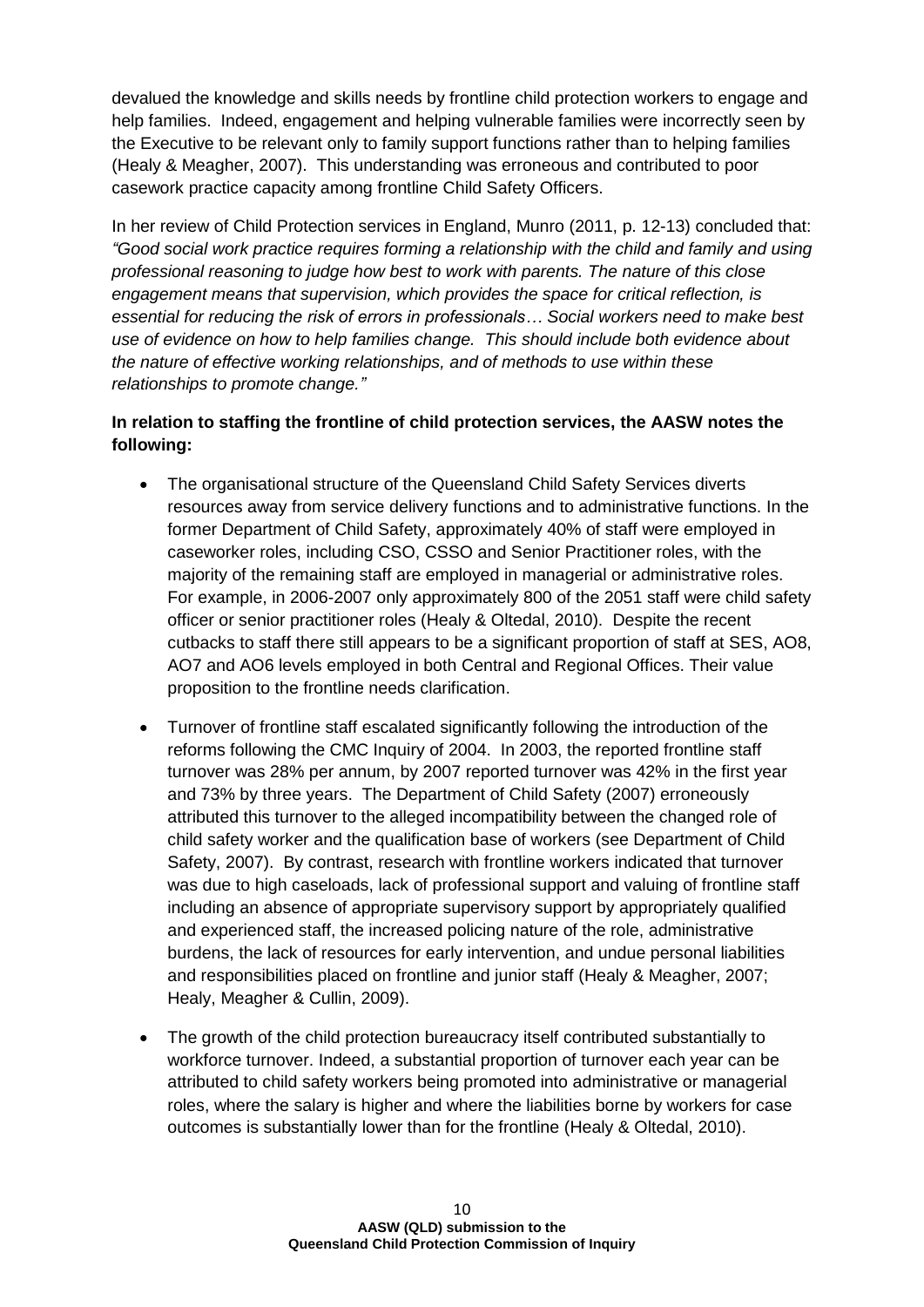- The Queensland Government has failed to provide clear information about the size of the frontline workforce. For almost a decade, the Queensland government has used the term "frontline" to refer to a range of officers including those with no direct service responsibilities and with no client contact. The argument was frequently put by politicians and the Executive that officers, such as policy officers, could be described as frontline because they supported the work of the agency. This practice of referring to the vast majority of staff as "frontline" whether or not those staff have any client contact, has made it difficult to hold the agency accountable for expanding levels of bureaucracy**.**
- The majority of the executive staff appear to have limited background in, or understanding of child protection practice. The Executive is, in the main, drawn from disciplines other than child protection related disciplines and few have any professional experience of the sector. This fact, when coupled with the lack of feedback channels from the frontline to the executive, contributes to a perceived lack of understanding among the executive of the continuum of needs faced by vulnerable families. Some AASW members report that some members of the Child Safety executive failed to demonstrate a critical understanding of damaging impact of child removal on individuals, families and communities.
- The Executive has not fully understood the knowledge and skills needed for frontline workers to effectively work with families. The Child Safety workforce consultation document (2007) reflected the incorrect understanding of that Executive that the presence of Structured Decision-making Tools could replace the need for workers with a professional knowledge and skill base for working with vulnerable children and families.
- The culture that emerged following the CMC Inquiry contributed to a persistent devaluing of knowledge and skills involved in engaging families. The role of the child protection worker was erroneously understood as a policing and administrative role. As a frontline worker reported to the AASW *"We've lost the understanding of what it is to do family work, we've focused on case management not working with families and in doing that, we've lost the capacity to truly engage with families in ways that promote change."*

### *Recommendations 11-17*

- *The Child Protection Authority must develop a common understanding at all levels of the agency of its goals. These goals should be consistent with international evidence of what effective child protection work involves. A common framework is needed to reduce conflicting expectations between the Executive and the frontline service of the Agency. Decisions about staffing and resource allocation must be consistent with that common framework.*
- *There should be standardisation of the qualifications required for Child Safety Officer positions. All professional staff should have professional qualifications in a field related to working with children, young people and families. Existing staff without these qualifications should be supported to upgrade their qualifications;*
- *The organisational structure should promote the development and utilisation of*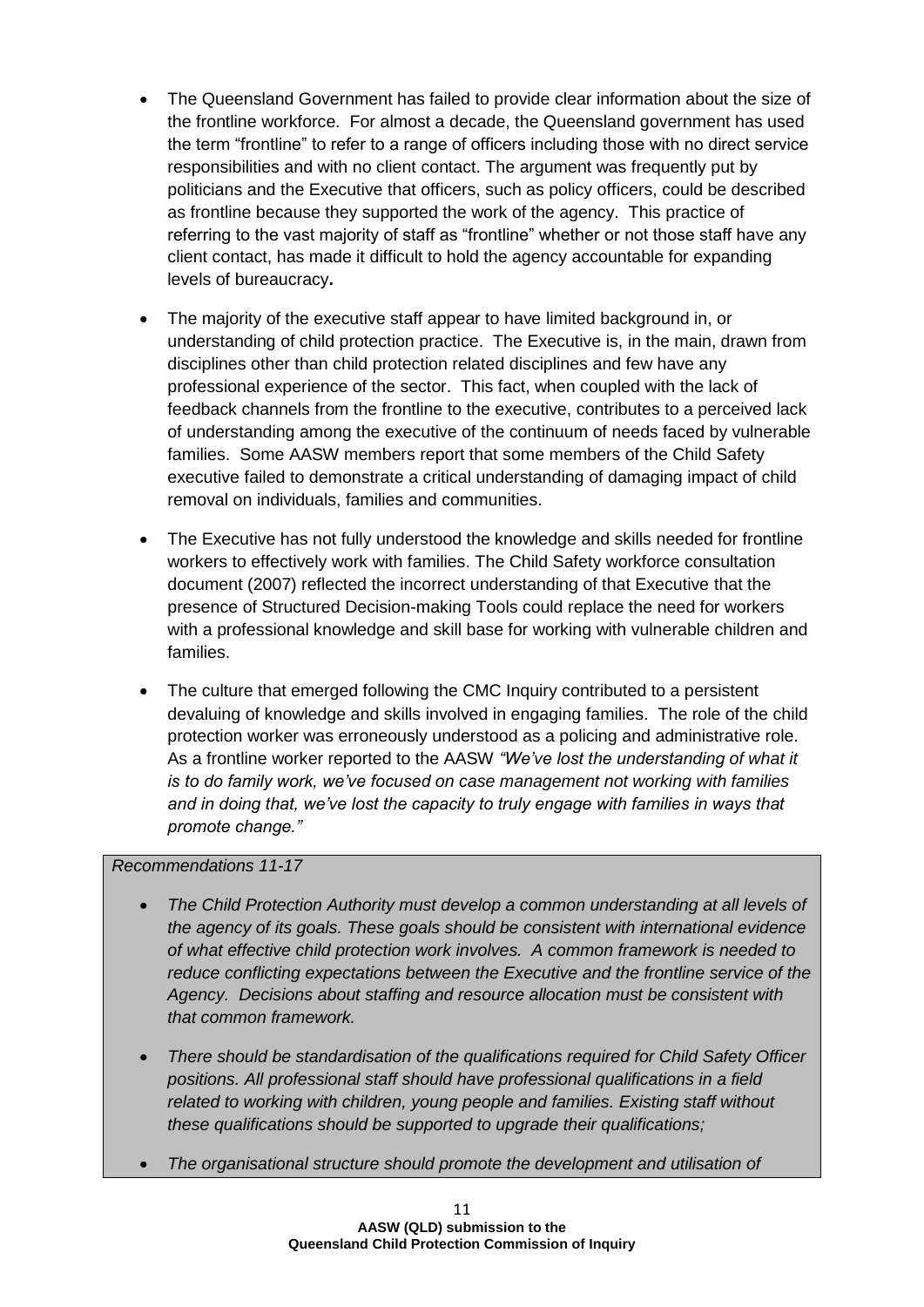*advanced practice capacities. We advocate that there should be at least three levels of frontline practitioner: child safety officer, senior practitioner and the consultant practitioner. These levels of seniority should reflect advanced practice knowledge and skills. The consultant practitioner should work alongside child safety officers in direct practice and decision-making particularly in high risk matters.* 

- *Ongoing educational and training opportunities should be provided to all child safety officers. The AASW believes that it is important advanced education is provided by researchers and practitioners with recognised knowledge and experience in child protection services, not only by workplace training units. The government should support advanced level practitioners to gain postgraduate qualifications in child protection practice from recognised tertiary education institutions.*
- *Workplace training and supervision of child protection workers should focus on developing the capacity for professional decision-making and effective practice with*  families. Structured decision-making tools should be recognised as only one part of *the decision-making process. Workers need to be supported to engage with families as partners, to treat people with dignity and respect and to turn involuntary clients into voluntary partners through a process of therapeutic casework.*
- *There needs be more accountability in Executive decision-making to the frontline. Decision-making structures need to be established in the organisation so that executive gains insight into the demands of frontline practice and understands how executive decision-making will impact on the capacity of frontline staff to realise the organisational mission to promote child safety and well-being.*
- *Government reporting practices about child protection staffing need to be more transparent and accountable to the public. The general public should have ready access to information about the proportion of staff with direct contact with clients and, in particular, the proportion of child protection workers compared to other administrative and managerial staff.*

### iii. **Tertiary child protection interventions, case management, service standards, decision making frameworks and child protection court and tribunal processes**.

An outcome of the CMC Inquiry was that a distinct Child Safety authority was established. The Child Safety authority adopted a forensic approach to child protection practice focused on: protecting children from parents; punishing them for the harm the child has experienced, or may do so in the future; with provided minimal support provided to assist families to meet needs of their children.

In the current Child Safety Service system, casework tends to focus on monitoring and reviewing of families with a focus on administrative functions, rather than educating and supporting families. Of additional concern is that once children enter the statutory child protection system in Queensland, the system that is meant to protect and care for them, tends to further harm them. This is evidenced by children who end up having multiple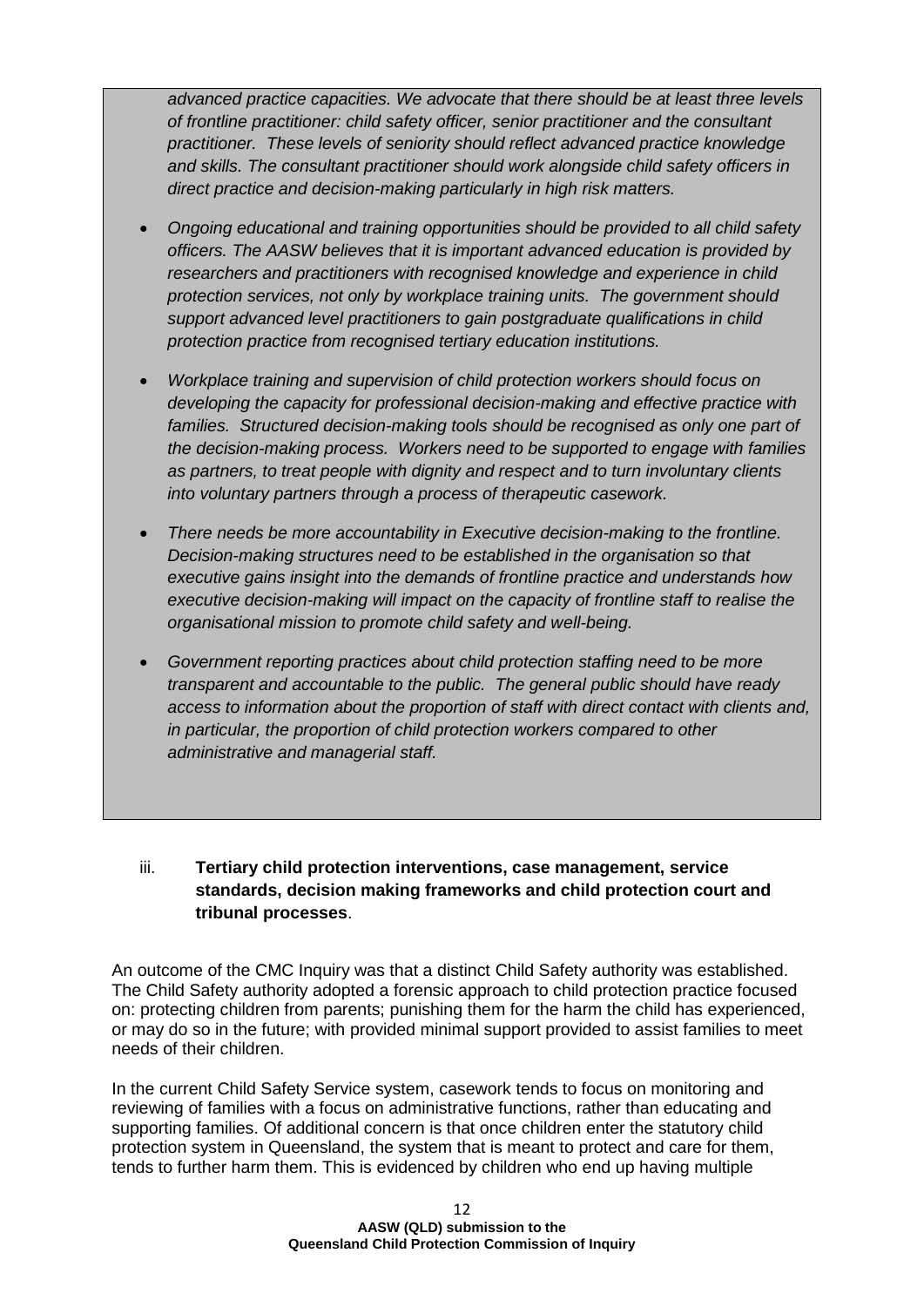placements, inconsistent workers, are returned home too soon or not at all, and in the increasing number of young people in care who end up in the youth justice system. Given the poor outcomes of children who have been placed in the care of the Department, the AASW questions how the Department itself would assess its own willingness and ability to meet the protective needs of the child. Early in this document, (response to C(i)) we outlined the evidence regarding the mal-distribution of resources towards investigation and away from early intervention and prevention services.

Parents and caregivers report being disenfranchised from child-protection and decisionmaking processes. Research conducted by Hardy (2005; see also Hardy & Darlington, 2008) found the parents wanted child protection services to involve them and their children in the assessment and decision-making process, rather than simply telling them what to do. These parents described relationships that were antagonistic and where they were left feeling powerless and helpless. Parents identified the need for a shift from unequal and adversarial relationships to ones that are more collaborative and co-operative. This is illustrated in the following comments by one of the parents:

*Well um, let's put it this way, they stripped me of my parenthood, like um, even though I wasn't really focussed on my parenthood at the time, they did, they stripped me totally of my parenthood, I had no say whatsoever in the upbringing or care of my children….Welfare… they've got to have an understanding of families when they take kids from the families, they got to let the parents get more involved and listen to them, I know some parents don't deserve the children, I understand that quite clearly, but there are other parents…I believe they should have more interaction with the parents … listening to them about the children and that and the parents have more interaction with the children, as long as the welfare feels safe. And parents got to realise that welfare have got to do what they got to do for reasons* (Hardy & Darlington, 2008, p. 256).

Working from a philosophy of respectfully engaging with people requires developing relationships that are based on trust and collaboration (Dumbrill 2006; Hardy & Darlington, 2008). Staff need to possess the relevant human services qualifications and skills to be able to do this, thereby meeting the principles of the Child Protection Act 1999 in terms of working with a child and their family (S5(c, d, e, h)). In our response to the Inquiry's Terms of Reference C(ii) we outlined the AASW view on the importance of recruiting and supporting appropriately qualified staff to undertake work with vulnerable children, young people and families.

#### *Recommendations 18 & 19*

*The AASW recommends:*

- *Greater emphasis is placed by the Child Safety authority on effectively working with families to ensure children are able to remain at home safely;*
- *Funding to family support and preservation services is increased.*

#### **Decision making frameworks**

The current child safety system has a strong focus on the forensic investigation of concerns, is incident based rather than holistic, and operates more and more from a rule of evidence approach as opposed to an evidence based approach. The distinction is important, an evidence based approach takes the view that all information is holistically sought to inform decision making, whereas the current system tends to focus on evidence for specific incidents. While the work of statutory services has always involved working with 'involuntary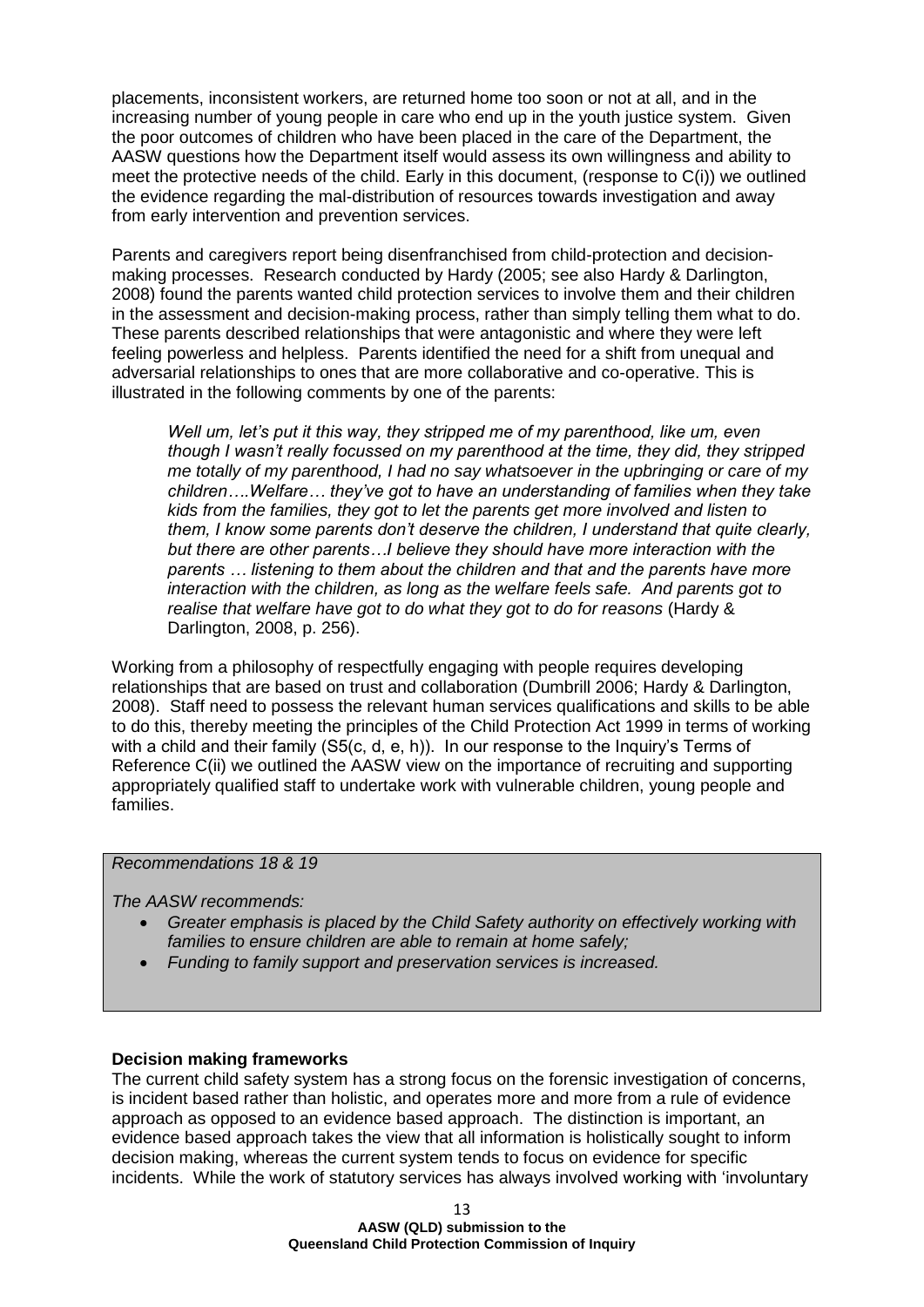clients' the current philosophy can and has resulted in more adversarial practice, particularly where the staff undertaking the 'investigation' do not have the appropriate knowledge, qualifications and skills to effectively engage with clients.

The process of assessment is central to ensuring professionals are making informed decisions about the needs of a particular client group. Assessment frameworks provide us with an important tool to assist us in undertaking evidence based holistic assessments. However, the AASW has seen an over reliance within the child protection system in Queensland on actuarial decision making tools as the basis for decision-making about a child and risk, as opposed to using the tools to help guide a robust risk assessment process. The over-reliance on structured decision-making tools has contributed to a demise in the level of knowledge, judgement and expertise of staff who do not all possess a strong assessment framework. There is also some concern that in the political context of child protection an unwritten culture has emanated from senior management placing pressure on frontline worker to lower number of cases that are "screened in" as notifications.

The Regional Intake Services (RIS) has been a positive move to increase the level of consistency in decision making of children and families entering the tertiary sector. The AASW understands that the RIS services are being staffed by more experienced workers, which is necessary. The AASW supports the use of Structured Decision-making Tools as a complement to, not a replacement for, professional decision-making.

Effective assessment involves the process of formulation or statement at a given time, of the nature of the client's problems, resources, other issues. With any ongoing work with a client, the assessment will change with time, which is why all ongoing intervention needs to be based on a process of assessment, implementation, monitoring and review – this is a cyclical process that is ongoing. The Victorian Department of Human Services (2000) identified three overlapping processes to risk assessment: 1) gathering information; 2) analysis of information; and 3) judgement of risk. Being able to effectively undertake an holistic assessment requires that staff are properly qualified, trained and experienced. Just as we would expect a Surgeon to have the proper level of knowledge and training before making a diagnosis, we also require child protection workers to have the necessary knowledge, skills and analysis skills to put this all together. Developing a sound judgement involves forming an *"independent, balanced, courageous and sometimes critical judgements, based on critical thinking and the 'best evidence' available to us"* (Trevithick, 2000, p. 61).

Effective decision making involves seeking and valuing information from a range of stakeholders. While the rhetoric exists that this happens, and indeed does happen in different service centres, again, this is not consistently the case. The AASW has anecdotal information from key stakeholders such as mental health, health residential care services, family support services, substance abuse services, Recognised Entities to name a few, that their 'expertise' is not consistently valued and sought by Child Safety to inform holistic decision making.

In the past, the statutory services within Queensland provided hands on support and intervention when working with families and children where abuse has been identified. However, the role has now shifted to one of a case manager, and so much more administrative rather than providing and focusing on developing a 'therapeutic' relationship with children and their families to work towards addressing the concerns. The Department therefore relies much more so on outsourced services to provide family intervention support. However, this is not matched by appropriate levels of resources, intensity and program design. For example, not all regions in Queensland have had access to a Referral for Active Intervention (RAI) service, for example Browns Plains and Mt Gravatt. Not all regions have access to adequate Family Intervention Services (FIS) or reunification services. Without appropriately qualified and skilled workers, many service centres themselves do not currently have the skill level or staffing numbers to be adequately take on this role.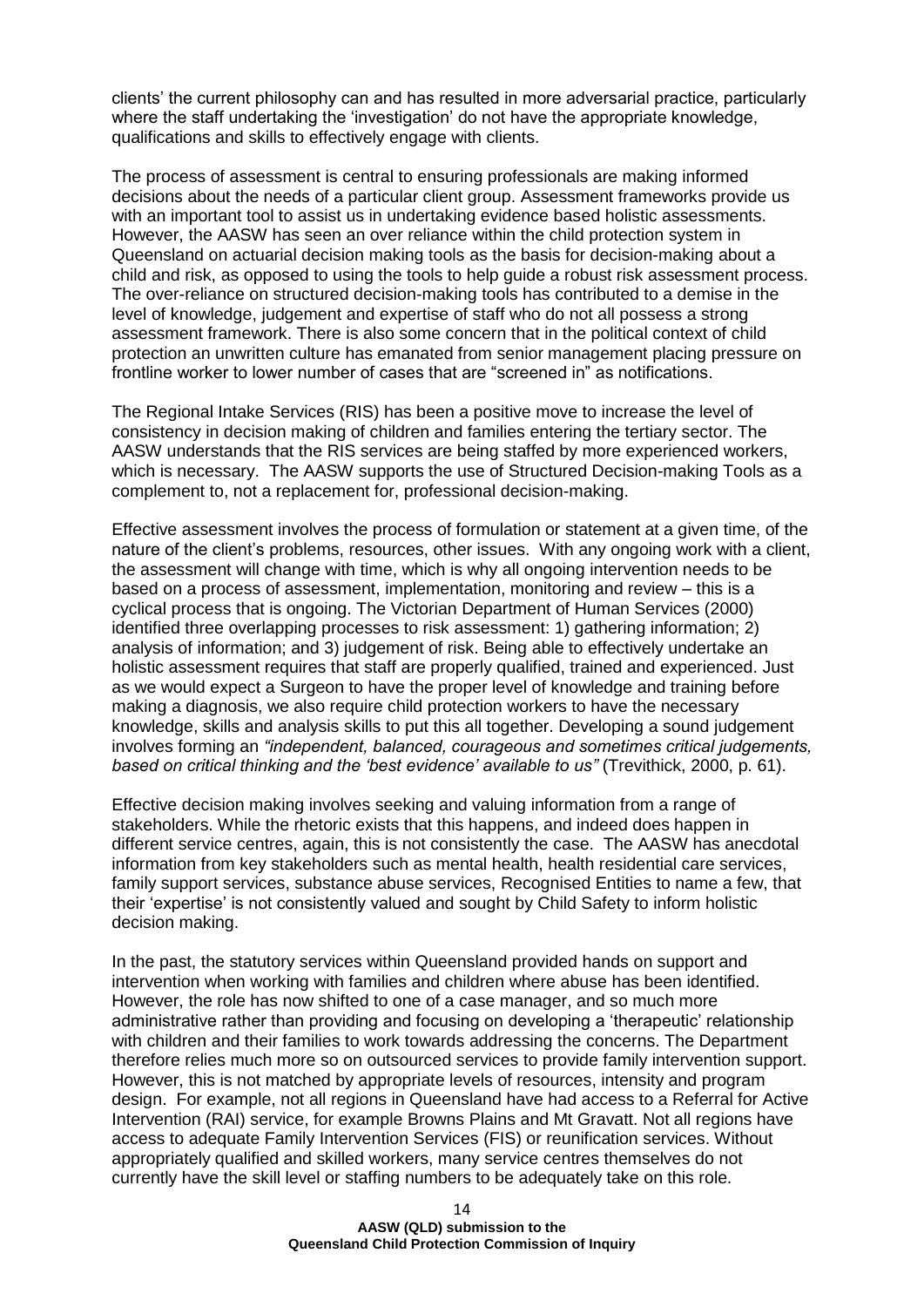An effective tertiary child protection system requires access to intensive family intervention services that can provide in home/outreach support along with in office services. Without this uniformly being provided across the state, the tertiary system is not able to achieve meaningful changes to addressing child protection concerns. Furthermore, most family support services are time limited, that is, 3 months in duration, with limited in home support services and the intensity of support required for families subject to statutory intervention is often inadequate to address the child protection concerns in any sustainable manner.

#### *Recommendations 20-23*

- *Review of the assessment framework being used by Child Safety Services is required including the practices around use of SDM tools.*
- *The AASW recommends that the Inquiry review the current practices of case management, in particular, the understanding of and level of actual therapeutic case management and case work in engaging with families as opposed to administrative case management.*
- *The AASW recommends that a review of case loads for CSOs be reviewed as part of the Inquiry to ascertain levels of case responsibility borne by frontline workers.*
- *The AASW recommends that the Inquiry explore the effectiveness of the existing underlying assessment framework within the department. It is suggested that one way of doing so would be to undertake a review of a sample of cases from across Queensland to review the effectiveness and robust nature of the decision making frameworks used.*

#### **Case work and case management**

The Case Manager has overall responsibility for "the fate of the client" along with the "overall responsiveness of the entire service delivery system" (Moore, 2009, p. 34).

Core to effective case management is holistic and robust casework, that is, the work that is undertaken with the client, the child and their family. However, with the de skilling of the workforce within Child Safety Services we have seen an increased focus on case management as an administrative process, with little actual casework being undertaken with children and their families. This aspect of work tends to be outsourced to other services and consequently, Child Safety Services has had a fundamental shift away from engaging in family work. With this Child Safety has lost the capacity and understanding to work with and walk alongside children and families, in an attempt to respectfully engage with families to address child protection concerns. The research shows us that the majority of families who harm their children are experiencing a combination of multiple stressors in their lives, along with other challenges, such as substance or alcohol misuse, domestic and family violence, issues around disability etc. The majority of families require respectful engagement with them to work through the child protection concerns. This is more than an administrative or forensic role, however, with inadequately qualified and experienced staff, the focus has been on forensic investigation and case management as more of a process and administrative function.

#### *Recommendation 24*

*The AASW recommends that the statutory Child Safety authority recognise and support frontline staff capacity to develop effective professional relationships with vulnerable children and families. Key relationship building skills include the capacity to demonstrate empathy, engage the families in decision-making and in change processes.*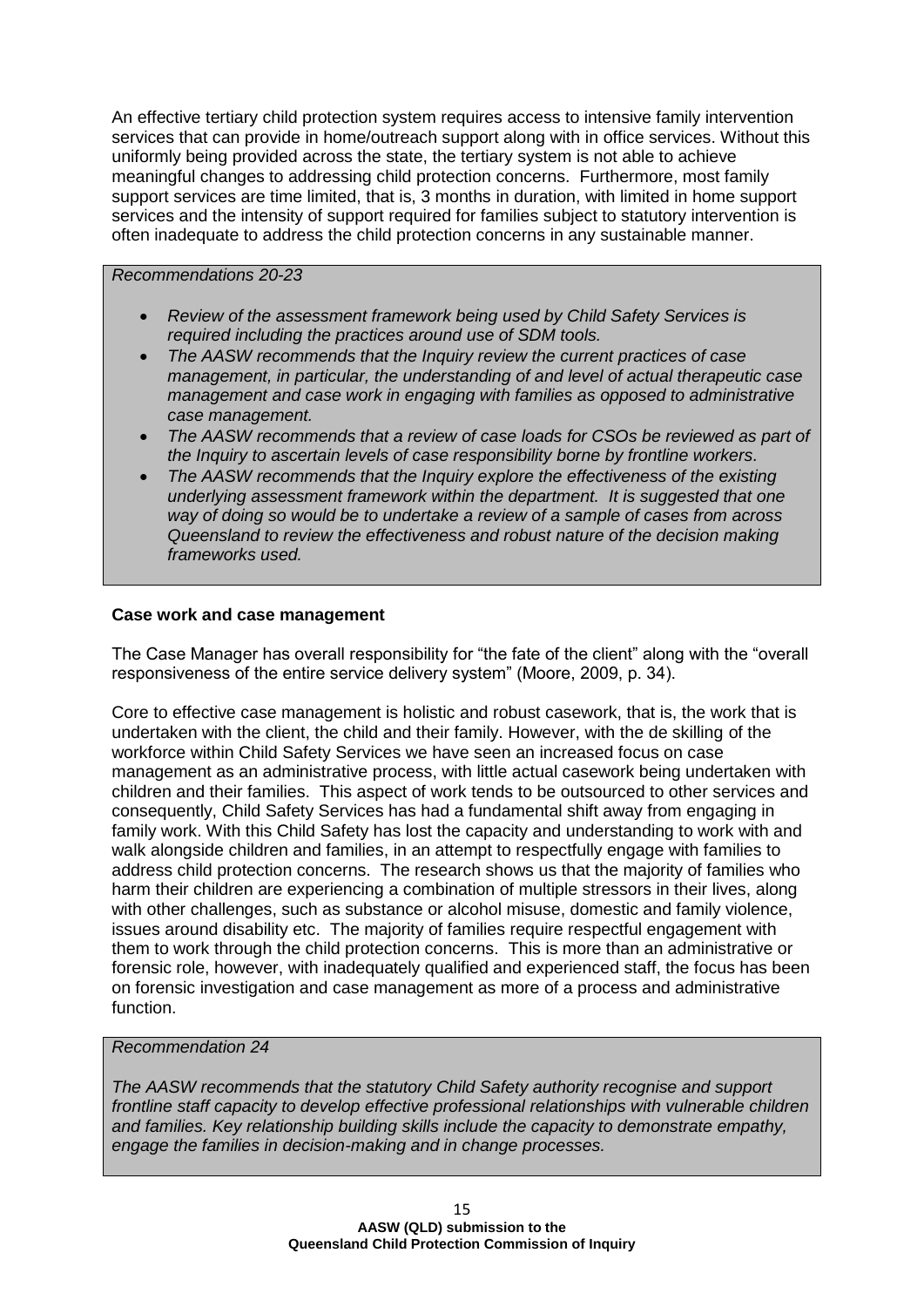### **Service standards**

The AASW will not be making a comment on service standards at this stage.

#### **Child protection court and tribunal processes**

The AASW is not making a submission on the Children's Court at this point but will do so in later submissions. The AASW makes the following observations about QCAT involvement in reviews of child protection decision-making:

- QCAT provides an avenue for children to bring their own applications, to speak with the Tribunal, to be represented, or for an application to be brought on their behalf. From this perspective, having such a forum remains important.
- Key to an effective QCAT process remains having a multi disciplinary tribunal panel, with child protection expertise being crucial. The AASW would further support the need for an increased focus on ensuring all tribunal members have particular understanding and expertise in child protection matters, as opposed to general tribunal experience. Further, we would be considered if the current panel constitution is further diluted by opening this up to panel members with non child protection expertise.
- While the focus is on the best outcome for the child, this process is hampered by the poor relationship at times between the Department and the applicant
- An issue identified has been the lack of appropriate expertise of departmental staff in dealing with "mandated "clients and a focus on a legal view of proceedings rather than a therapeutic approach, which has been linked to staff having limited understanding of child protection issues and the broader theoretical and evidence base that underpins this. As a result, staff tend to refer back to policy and legislation without being able to necessarily articulate the broader implications of their decisions for the child or young person and their family.

### *Recommendation 25*

*The AASW recommends continuing support for QCAT as a forum for enabling quality practice in child protection services.*

#### **iv. The transition of children through, and exiting, the child protection system**

The AASW has significant concerns about the transition of young people through and exiting the child protection system. Our concerns include:

- The absence of information about placements of children and young people leaving care. Across Australia, approximately 30% of teenagers under care orders aged 14-17 years are released from care. The Queensland Department of Communities, like child protection authorities across Australia, does not keep any account of the living conditions into which these children are released. Yet, it is evident that teenagers who have been in care are over-represented in the homeless population (Healy, Lundstrom & Sallnas, 2011);
- Research evidence suggests that many teenagers are released from care without a care or educational plan (CREATE, 2011; Jurczyszyn & Tilbury, in press). Navigating through the transitions in the absence of a plan results in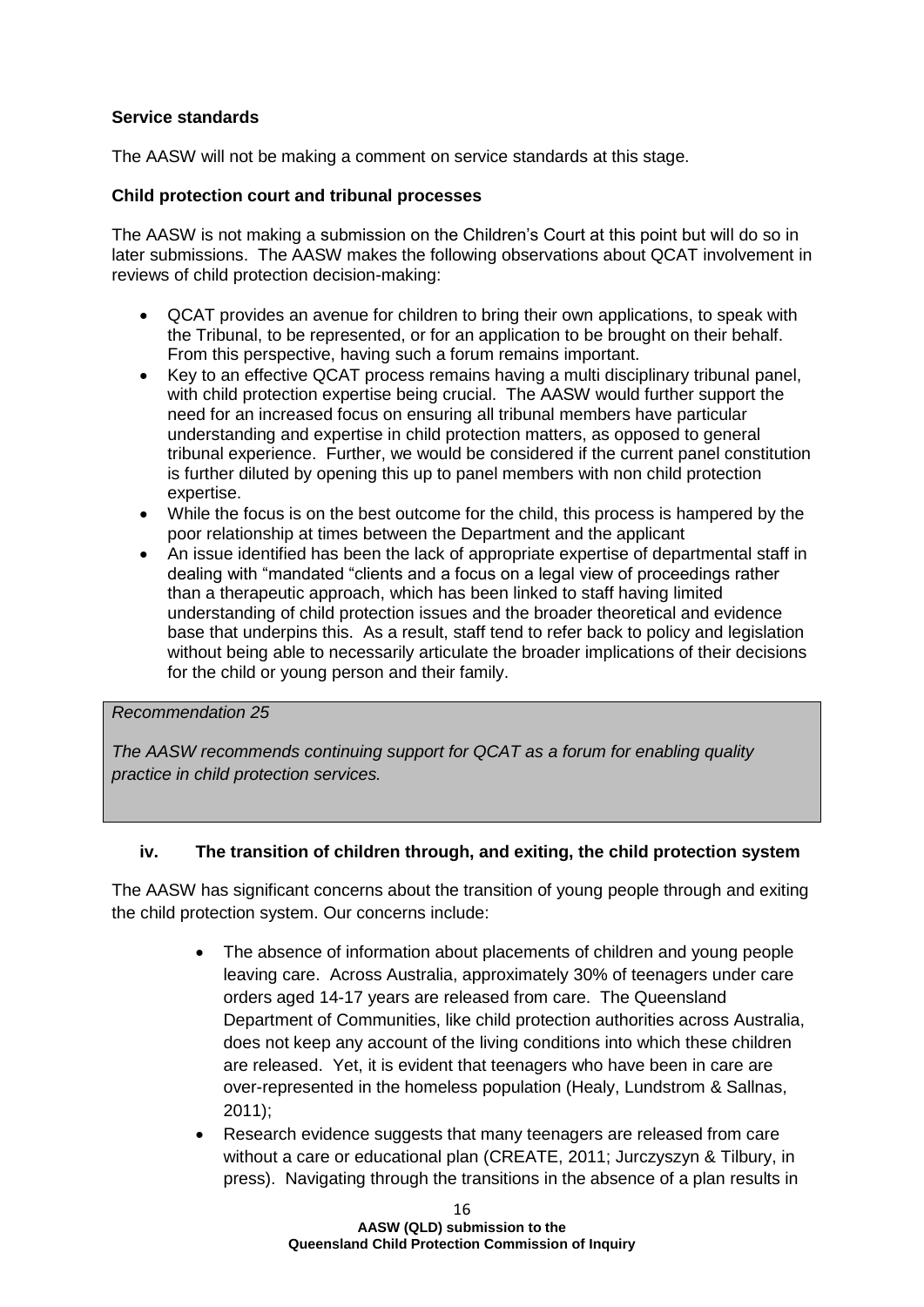inadequate supports, poor educational and health outcomes. Many young people are unaware of the supports available and where this is support provisions, access and coordination between agencies and departments in lacking. For example, the Create Foundation (2011) identified (42%) of young people had not heard of a National Allowance designed to supporting the transition into independent living (TILLA) let alone had the capacity to access and optimise the resources available. This suggests the coordination of transition planning is lacking and whilst supports have been implemented in some degree, young people are not provided the necessary support and information to improve their transition;

 Young people who have been in out-of-home care face significant educational disadvantage including lower level education attainment and access to post secondary education. Research demonstrates that children and young people in out of home care often fall behind in school, are excluded and after care, access higher and further education at a much less rate than their noncare peers ( 3% compared to 40%) (Jackson, 2006). This contributes to ongoing disadvantage with many young people leaving out-of-home care with limited opportunities to re-engage with educational opportunities such as enrolling in the vocational sector or higher and further education such as university given the eligibility for most of these programs include school attainment and capacity to engage in a learning environment.

#### *Recommendations 26-31The AASW recommends that:*

- *The Child Safety authority is more accountable for the well-being and safety of children and young people who are in or have exited the care system. This should include a database about the location and nature of placements of these children and young people who have exited the care system as well as a clear system of accountability for ensuring that these children and young people have a care plan and that the agency's responsibilities in that care plan are met;*
- *All children and young people should have a formalised leaving care plan facilitated by staff who have appropriate education and career planning expertise ,which outlines the transition stages, supports available and nominates key people to champion and facilitate the plan , including evidence of engagement with the child or young person.*
- *There is greater emphasis on education engagement appropriate to the individual exists during the leaving care preparation and planning stages. Reorientation of existing staff support ( school guidance officers, TAFE career counsellors, Queensland Tertiary and Admissions Centre staff , flexible education program managers/leaders) to work with children and young people in out-of home care and their significant others , including Child Safety staff in supporting the cohort of young people in their transition phases including state schools, high schools, flexible learning schools and those who have been excluded from school or left prematurely;*
- *Appropriately qualified staff are appointed in the areas of career planning and education engagement to graduated entry programs to traineeships, apprenticeships and other higher and further education opportunities for young people during the transition into independence. This could include*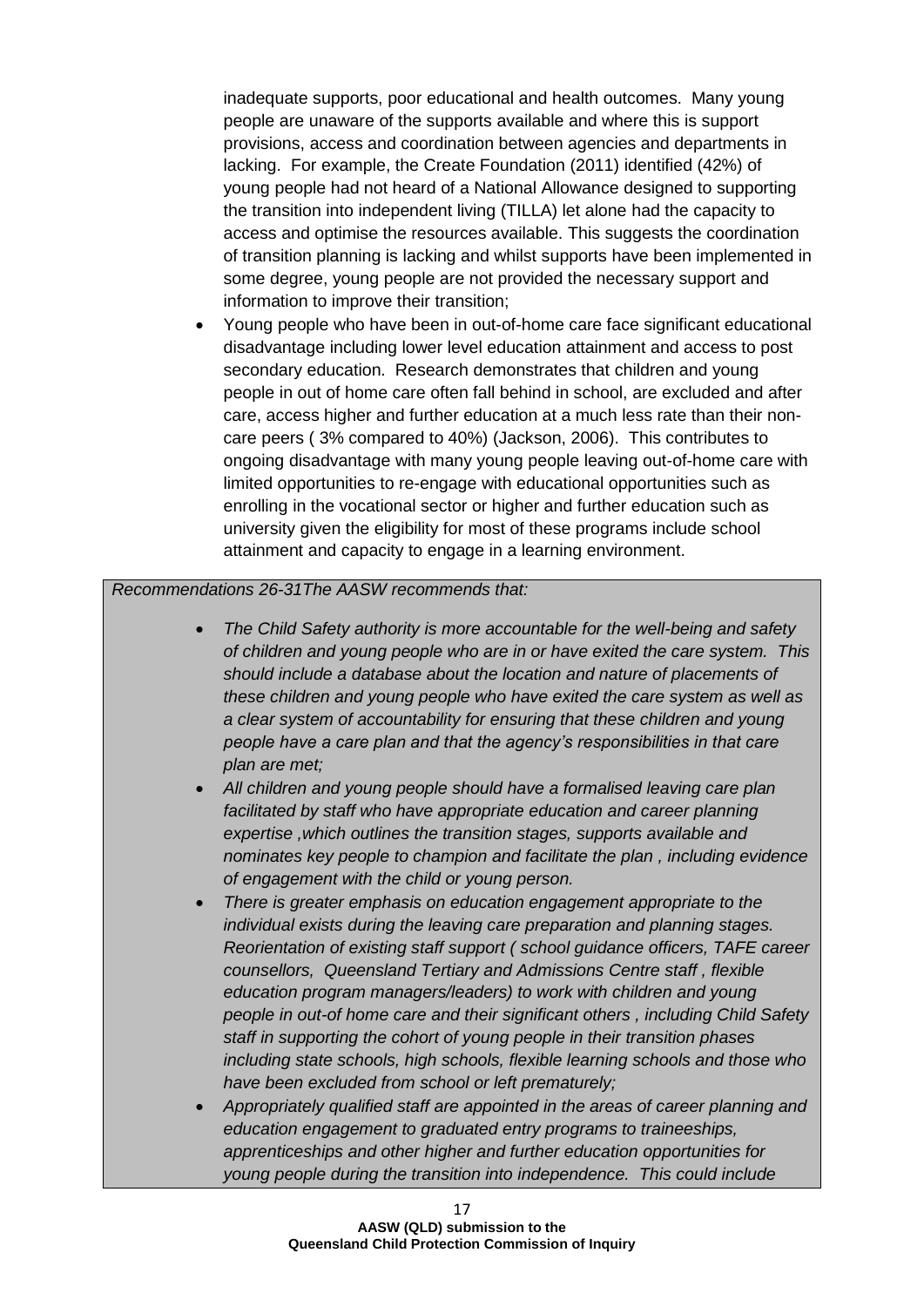*establishment of education officers in each region who have career planning and education expertise who are employed by Child Safety and report professionally through the Department of Education and Arts to ensure professional isolation is addressed.*

- *Extend the age of formally leaving care with supports available to what is normative for their peers not in care. We need to consider the merits of better supporting our most vulnerable until at least 21, by including this in legislation and not leaving to the discretion of Child Safety staff interpreting the legislation.*
- *The establishment of an evidence based boarder parent model where if the young person wishes to remain with the approved carer, the carers are remunerated with the carers allowance as (boarder parent) if the young person enrols in full time education until they are 25 years of age as undertaken internationally such as in the United Kingdom.*

### **Inquiry Terms of Reference 4 and 5.**

Throughout this submission we have discussed AASW views, concerns and proposed responses to issues of relevance to Terms 4 and 5 of the Inquiry. The AASW will not be making submissions on these points in this submission but we intend to do so in later submissions once further consultation occurs with our membership.

#### **Conclusion**

The AASW believes that the Queensland child protection system needs to change in order to better achieve child safety and child and family well-being. At its core, the child protection system must be unified under a common framework which recognises the rights and needs of vulnerable children and families to respect, participation and to services that build their capacities. Decision-making at all levels of the system must reflect a commitment to this common framework. Placing child safety and family well-being at the centre of Queensland child protection services will require changes in staffing practices and in resource allocation. It will require the recruitment and development of a workforce and a service system capable of responding to the strengths and needs of vulnerable children and families. The AASW believes that the key to effective child protection intervention at the tertiary level is having an appropriately qualified and experienced workforce. We thank the Inquiry for this opportunity to present the AASW view and we would welcome the opportunity to discuss this submission further.

#### **References**

Australian Institute of Family Studies (2012). The economic costs of child abuse and neglect. [http://www.aifs.gov.au/cfca/pubs/factsheets/a142118/index.html,](http://www.aifs.gov.au/cfca/pubs/factsheets/a142118/index.html) accessed 13/08/2012.

Create Foundation (2011). *An evaluation of CREATE's What the Plan? Campaign; Transitioning from Care in Australia.* Accessed 11 April, 2012.

Department of Child Safety (2007). *Review of qualifications and training pathways*. Department of Child Safety Consultation Paper. Brisbane: Queensland Government.